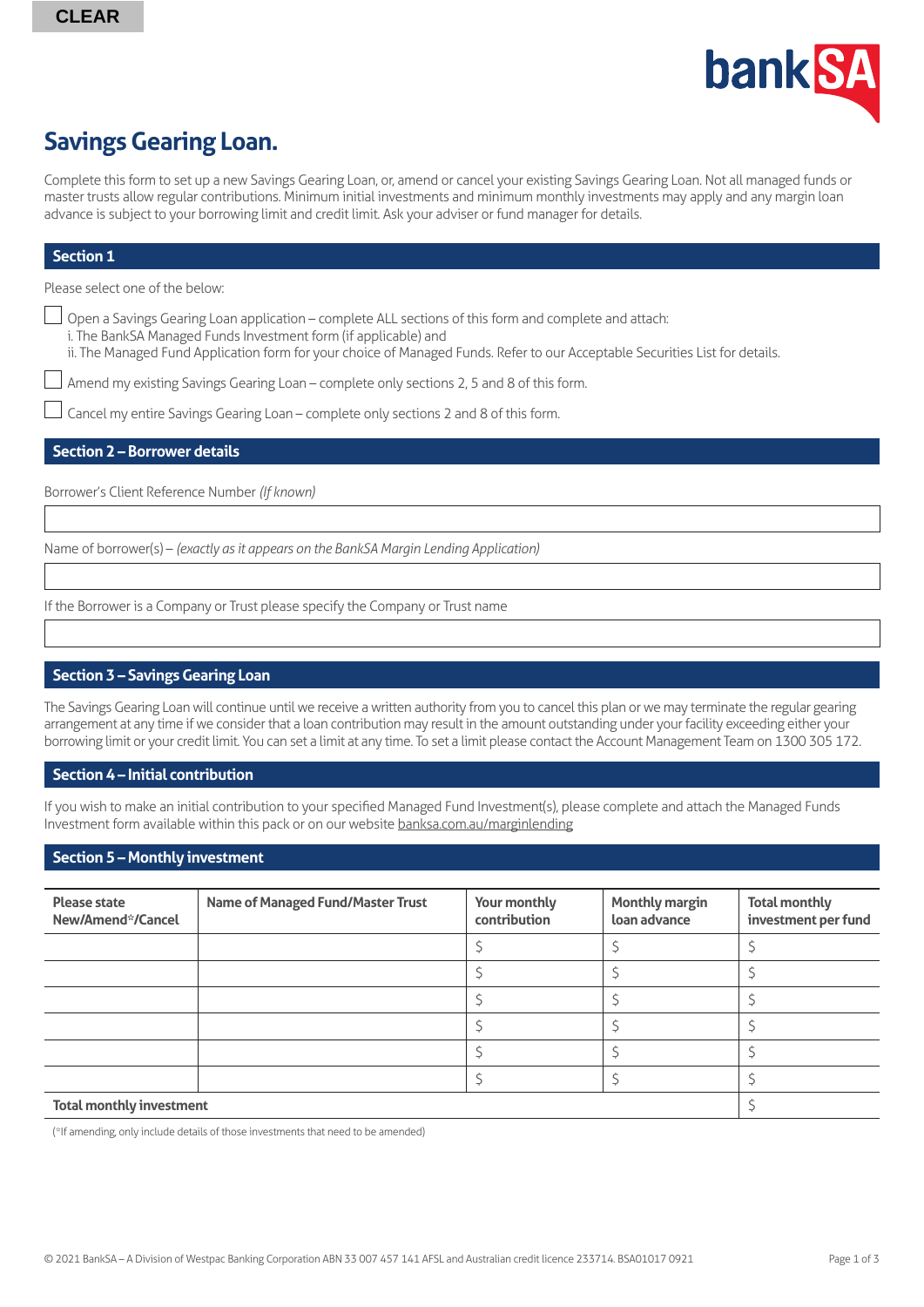#### **Section 6 – Cash Management Trust Account**

By applying for a Savings Gearing Loan, you authorise us to open a Cash Management Trust Account (CMA) on your behalf. The CMA will be opened in the name of Value Nominees, a fully owned subsidiary of Westpac Banking Corporation.

This CMA is set up to collect part of the payment for your investments from your variable loan and the other part from your external bank account as you instruct under the Direct Debit Request section below. In addition, your fund manager will be provided authority to draw on this CMA for your total monthly investment.

Note: This CMA cannot be used for any other purposes, e.g. interest or dividend payments. If you wish to do so, you may set up another CMA by completing a Cash Management Trust Account form in Section 7 of the Application or available on our website, [banksa.com.au/marginlending](http://banksa.com.au/marginlending)

Terms and conditions of this CMA:

- This account will be opened with BankSA A Division of Westpac Banking Corporation ABN 33 007 457 141 in the name of our nominee, Value Nominees Pty Limited ABN 90 001 827 998, on your behalf, subject to these terms and conditions. You will be the beneficial owner of any balance in the CMA account, subject to the Margin Lender's rights under the BankSA Margin Lending Facility Agreement.
- The funds in this account will form part of the mortgaged property on your BankSA Margin Loan facility, as defined within the BankSA Margin Lending Facility Agreement.
- Any withdrawals from your CMA must be approved by BankSA Margin Lending and/or the Account Issuer.
- You will receive monthly statements on your CMA account.
- Current interest rates on your CMA are available at [banksa.com.au/marginlending](http://banksa.com.au/marginlending) and are subject to change at the Account Issuer's discretion. Interest is calculated daily and credited to the account on the last business day in each month.
- We recommend that you seek independent tax advice in respect of any interest earnt on this CMA.
- There are no fees and charges on this CMA.

#### **Section 7 – Direct Debit Details**

 This request is to enable BankSA Margin Lending (USER ID number 106209) to deduct monthly contributions for savings gearing. By signing this request, I/we, the account holder(s) whose account is identified below, authorise you, BankSA Margin Lending, to use the direct debit system to debit my/our account identified below in accordance with the terms of this request. This Direct Debit Request is subject to the terms and conditions of the Direct Debit Request Service Agreement, a copy of this is available on our website [banksamarginlending.com.au](http://banksamarginlending.com.au)

| Account name                                                                                                                                                                                                                                                                                             |                   | Name of financial institution |                |      |
|----------------------------------------------------------------------------------------------------------------------------------------------------------------------------------------------------------------------------------------------------------------------------------------------------------|-------------------|-------------------------------|----------------|------|
|                                                                                                                                                                                                                                                                                                          |                   |                               |                |      |
| Branch name                                                                                                                                                                                                                                                                                              | <b>BSB</b> number |                               | Account number |      |
| Note: Should your direct debit contribution fail, and we have not heard from you to cancel this loan, we will continue to deduct the monthly Savings Gearing contribution amount from<br>your margin loan each month and will charge you interest on this amount at the standard variable interest rate. |                   |                               |                |      |
| Sign in accordance with authority on the bank account.                                                                                                                                                                                                                                                   |                   |                               |                |      |
| <b>Full Name</b>                                                                                                                                                                                                                                                                                         |                   | <b>Full Name</b>              |                |      |
|                                                                                                                                                                                                                                                                                                          |                   |                               |                |      |
| Signature                                                                                                                                                                                                                                                                                                | Date              | Signature                     |                | Date |
|                                                                                                                                                                                                                                                                                                          |                   |                               |                |      |